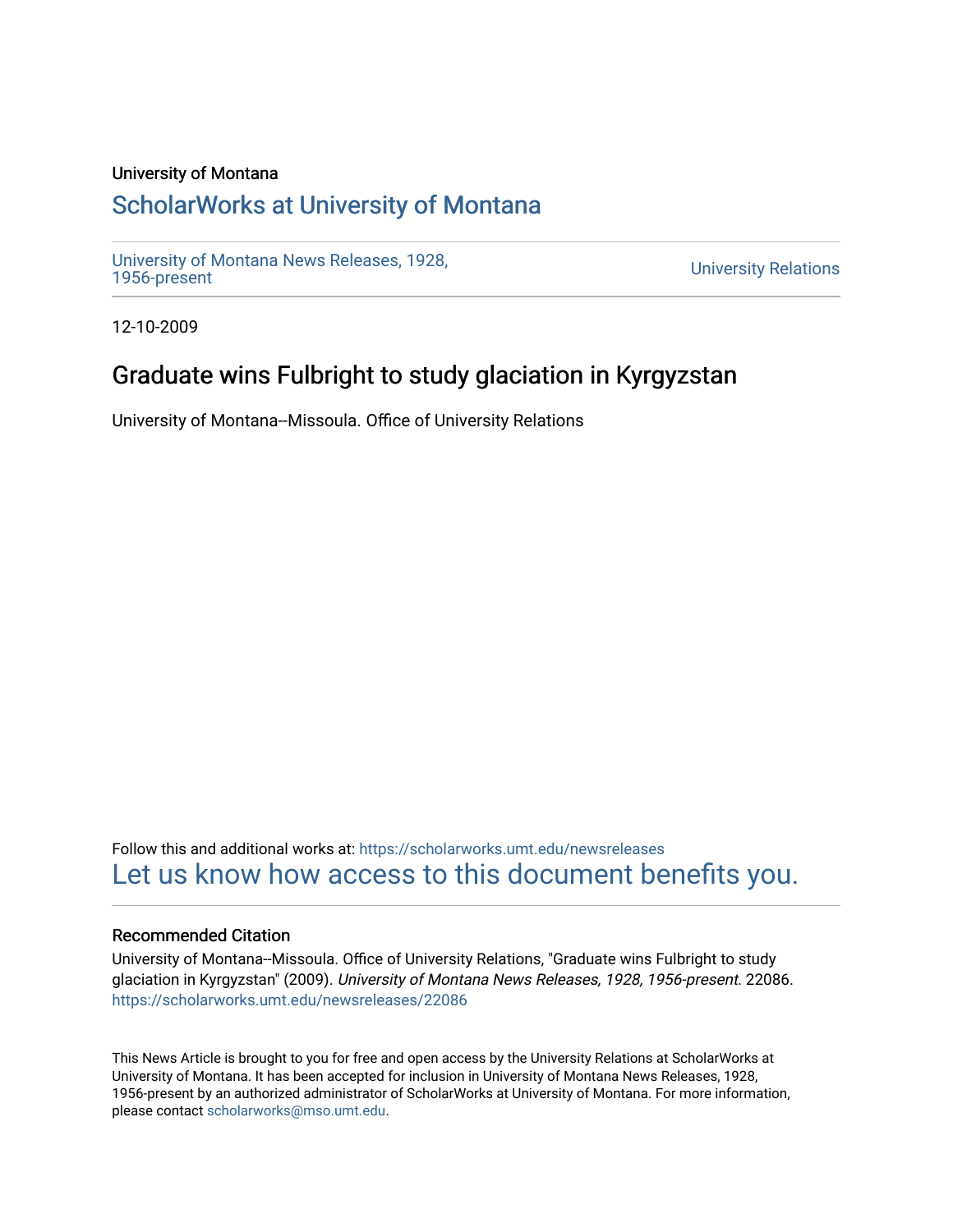

UNIVERSITY RELATIONS • MISSOULA. MT 59812 • 406.243.2522 • FAX: 406.243.4520

### *KELEA*

Dec. 10. 2009

Contact: Ann Piersall, [annpiersall@gmail.com.](mailto:annpiersall@gmail.com)

# **GRADUATE WINS FULBRIGHT TO STUDY GLACIATION IN KYRGYZSTAN MISSOULA -**

A recent University of Montana alumna is studying glaciers and blogging about her adventures in the remote, high-mountain peaks of Kyrgyzstan.

Ann Piersall was awarded a Fulbright U.S. Student scholarship to travel to the Central Asian country, where she has been since mid-November. She will remain in Kyrgyzstan for 10 to 12 months.

Piersall is a 2005 graduate of Flathead High School in **Kalispell** and a 2008 graduate of UM, where she earned a bachelor's degree in biology with an emphasis on ecology and a minor in geography. She also is an avid backcountry skier and mountaineer with wilderness EMT certification.

She is studying in the At-Bashy Range of the Tien Shan mountains near Kyrgyzstan's border with China. Her work includes organizing a geographical inventory and recording local knowledge and perceptions of glaciation.

Piersall is sharing her observations and photographs online at http://tienshanglaciers.blogspot.com.

She is one of more than 1,500 U.S. citizens who are traveling aboard during the 2009-10 academic year through the Fulbright U.S. Student Program. The Fulbright Program is sponsored by the U.S. Department of State's Bureau of Educational and Cultural Affairs.